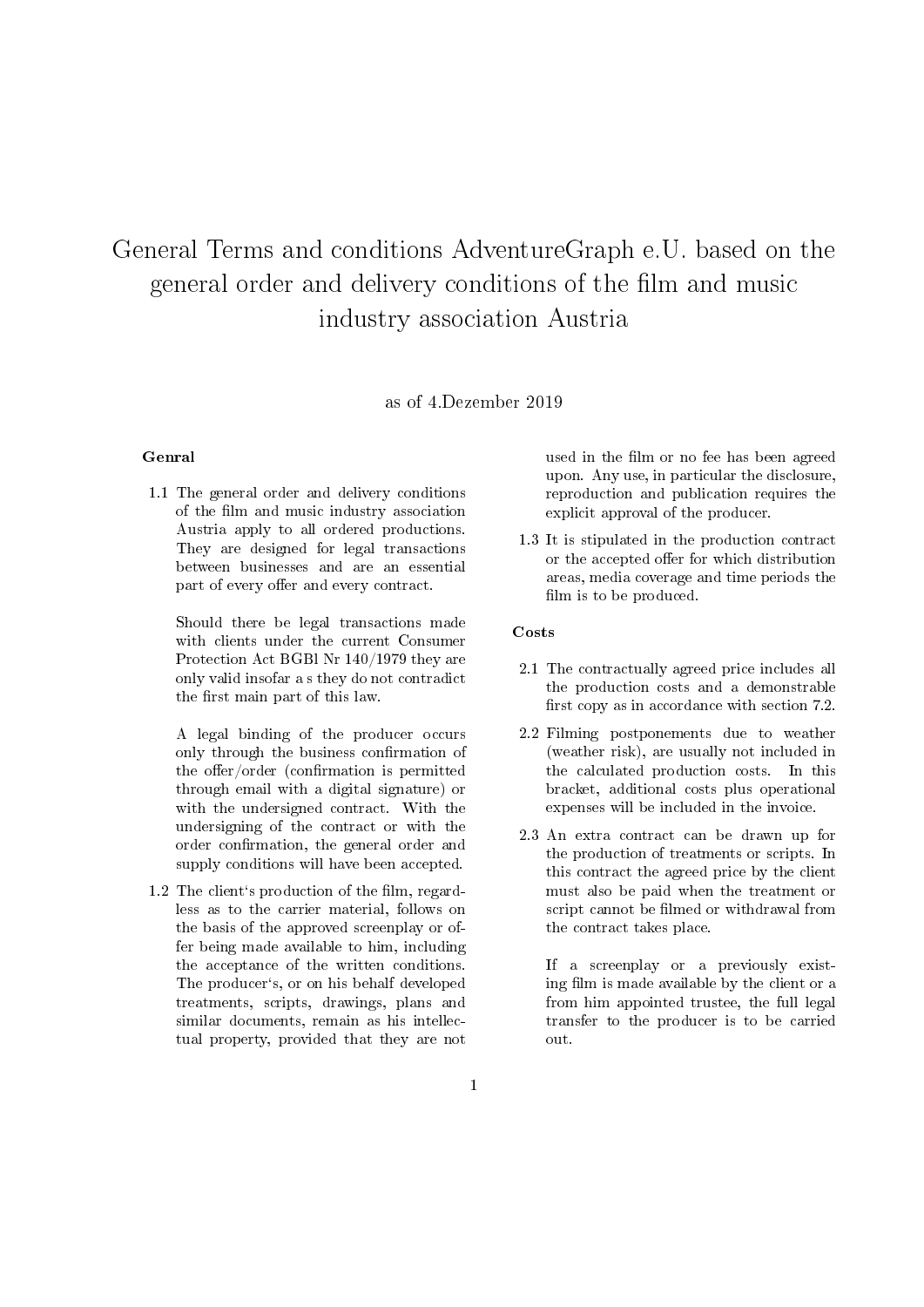- 2.4 If the client requires the completion of a particular insurance, he is to inform the producer of this no later than the conclusion of the contract. The client has to reimburse the costs.
- 2.5 If not agreed upon otherwise the travel expenses refer to the tax-deductible costs as the Austrian law stands, including the actual amount of verifiable expenditure of overnight stays.
- 2.6 The client bears the cost of any expert advice compelled by the client.

## Production, modification, foreign language versions, delivery deadline

- 3.1 Preliminary work and/or filming and comparable work (see 5.2) begins at the earliest only after the signing of the production contract or the acceptance of the offer has taken place.
- 3.2 The responsibility of the artistic and technical design of the work lies by the producer.

The producer is to instruct the client as to the location and intended, rough procedure of filming.

- 3.3 Pre completion, should the client require changes in the production`s timing arrangements, the manuscripts, the script or already produced parts of the film, these are to be made at the clients own expense with the exception of legitimate complaints. The producer is to inform the client of the anticipated cost of these changes without delay.
- 3.4 After acceptance of the film, should the client have further requirements for change he is to put these changes in writing. The producer has the obligation and the authority to make these changes, the costs of which are to be borne by the client.
- 3.5 If, for artistic or technical reasons, any amendments are proposed by the producers after the approval of the script or the offer

has taken place, that lead to additional costs beyond the agreed upon production price, they will require prior written consent of the client. Not explicitly approved additional costs can not be claimed.

The length of the film is stipulated in the production contract or the accepted offer. The running duration is considered to be met if the difference in length of the final cut is no more than  $10\%$  of the agreed upon length as long as not agreed upon differently by writing.

3.6 In the case of the production of foreign language versions of the film through subtitling or dubbing, a corresponding agreement must be made.

## Liability

- 4.1 The producer is obliged to produce a technically accurate product. He provides a guarantee that the product is faultless in sound and picture quality.
- 4.2 If in the production of the film circumstances occur which make conventional production not possible, the producer must only expect to represent himself for purposeful action and gross negligence.

The same applies if the film is not completed seasonably. The inability to manufacture or the non-timely completion of the film, for which neither the client nor the producers are responsible, allows only that the client withdraws from the contract. The previously provided services plus operational expenses will however be charged.

4.3 Defects, recognized by the producers are to be removed by him. If these corrections can not be carried out without the participation of the client or his adviser, the producer can, after unsuccessful corresponding attempts at correction over a statutory period of at least two weeks, regard the con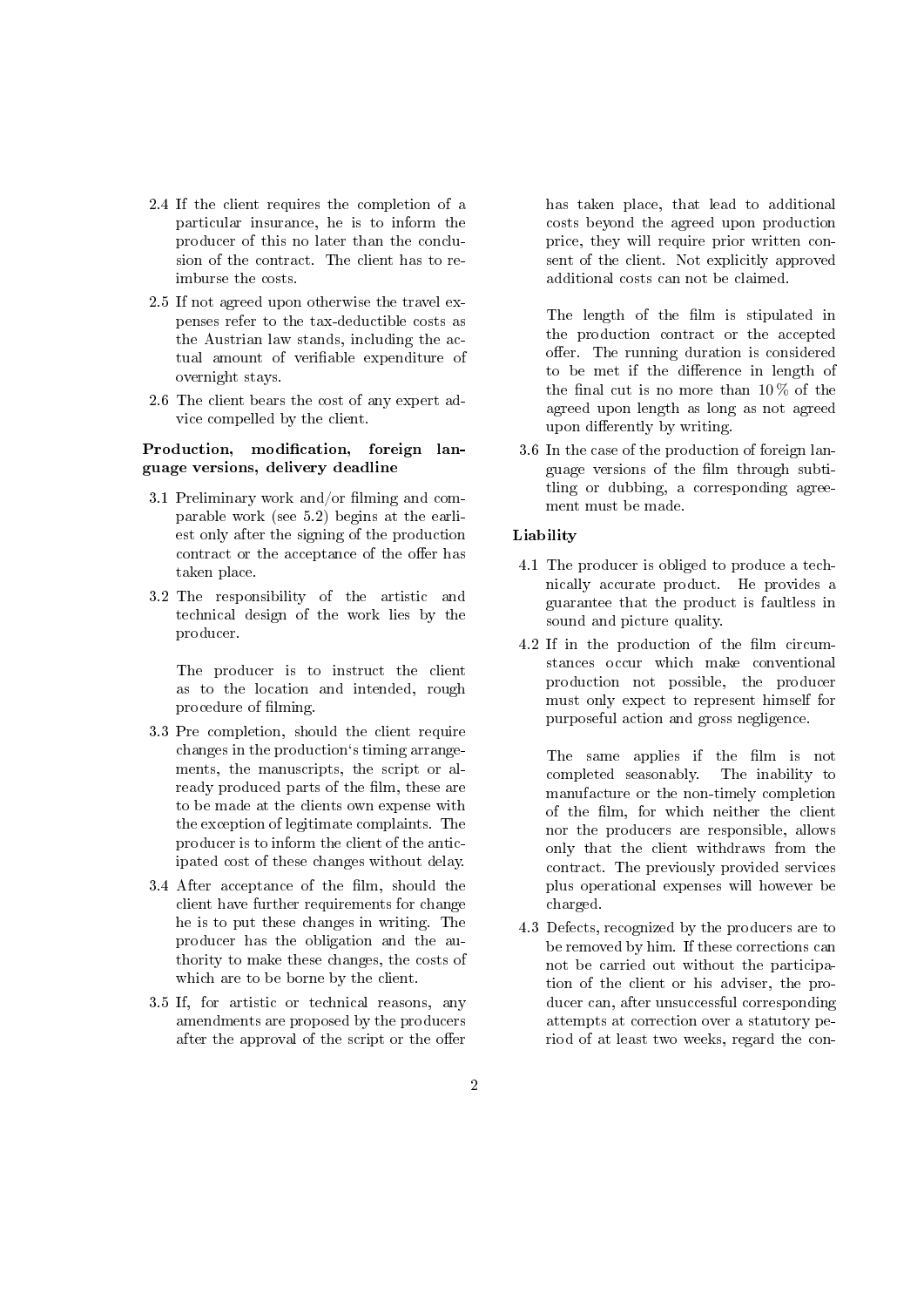tract as fullled. The producer is entitled to refuse the elimination of the mistakes until prior dues have been paid by the client.

4.4 The producer is liable for all legal violations committed by him during the production. However the client carries the risk of any props, performers, and other film components that have been made available by him.

## Withdrawal of the client from the contract

- 5.1 If the production contract has been issued and the client, through no fault of the producer, resigns from the contract, the producer is entitled to invoice the actual net cost, the share operational expenses and the total profit loss.
- 5.2 In the event of an order withdrawal which occurs in the period between 10 and 4 days before filming or comparable work begins, the producer is entitled to include 2/3 of the calculated net cost accepted by the client, plus operational expenses and the total profit loss, in the invoice.
- 5.3 If the client withdraws an order between 3 and 1 days before filming or comparable work begins (cf. 5.2), the total calculated commissioned cost will be invoiced.

#### Payment terms

- 6.1 Unless agreed otherwise the following payment conditions apply:
	- i.  $1/3$  when the contract or offer is signed,
	- ii.  $1/3$  when the filming or comparable work (cf. 5.2) commences,
	- iii. 1/3 when the product is accepted.
- 6.2 In the event of a production volume of at least  $\text{\textsterling} 250.000$ ,- excluding VAT., the last third (cf. 6.1) will be divided as follows:
	- i. 1/6 accepted rough-cut,
	- ii.  $1/6$  delivery and final product acceptation.

#### Copyrights, patent rights

- 7.1 The film will be produced on the basis of the accepted script or accepted offer accepted by the client and the film producer. The producer has  $\S 38/1$  Urh.G. at his disposal concerning all the necessary patent copyright exploitation rights (except if they are of concern for a copyright company), in particular those necessary in fullling the contract`s requirements for distribution, transmission, performance and protection even after the completion of the work are managed by the producer.
- 7.2 It is to be agreed upon in the production contract or accepted offer to what extent the utilization rights (spatially, temporally) are granted after the full production costs have been paid.
- 7.3 Excepted from the acknowledged rights are in all cases the rights for duplication, adaption, addition, foreign language dubbing and the use of excerpts in picture and/or sound, in as far as they have not been contractually, expressly agreed upon and for which at least lost profits for the production have been paid separately.

This is without prejudice to any compensations for damage .

- 7.4 The client declares himself expressly to be in agreement with the statutory declarations made by the producer to the appropriate copyright companies.
- 7.5 To secure the copyright rights, the raw material (picture and sound), in particular negatives and master tape as well as the rest-material, remain with the producers.
- 7.6 The producer commits himself, per express wish by the client and in lieu of costs, to the appropriate professional storage of the original of the delivered visual and audio material. The storage period is seven years for television productions and five years for all other productions.